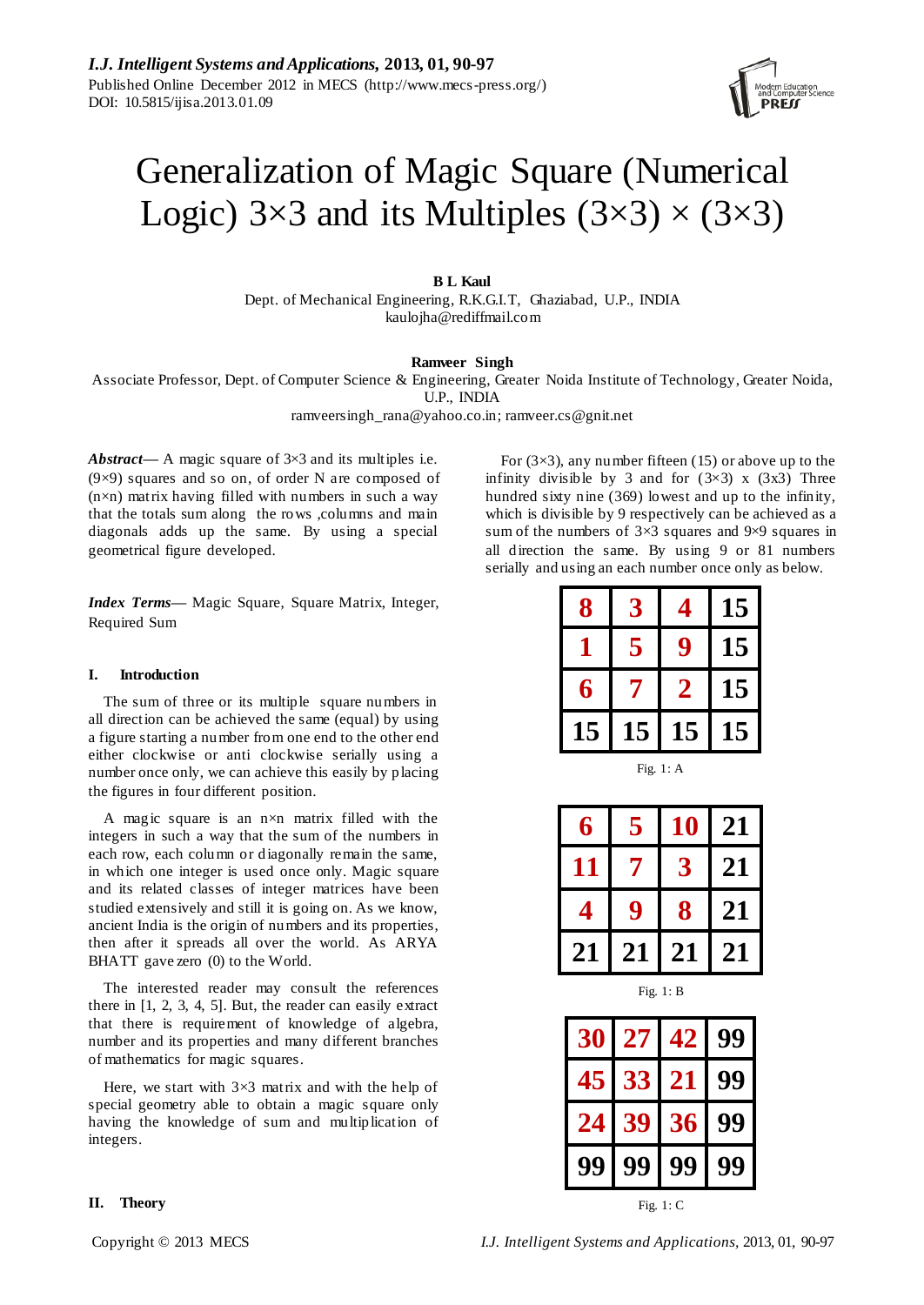#### **III. Our Process**

For the nine squares a figure have been devloped which can be put in the nine square cube and starting by the number got by devuding the sum by three (3) and subtracting a contest of four (4) or munliple of four (4) from it such as we want the sum of the numbers of  $3\times3$ square should be 36 in all the direction.

| $Sr = 36$ , a=8, d=1                    |                 |  |
|-----------------------------------------|-----------------|--|
|                                         |                 |  |
|                                         |                 |  |
|                                         |                 |  |
| 3 <sub>0</sub><br>$\boldsymbol{\theta}$ | $\overline{36}$ |  |
|                                         | Fig. $2:A$      |  |

We can have four combinations more by placing the figure in four diffent direction clockwise or anti clockwise



We also can have more combinetion possible for a higher sum required (SR) by subtracting multiples of constraints 4(four) from the number obtained by after deviding SR by 3.

Figures have been devloped and if these figures are placed on 3×3 squares or multiples of 3×3 i.e. 9×9 and so on. The sum of all the lines of any block in all direction can be achieved the same by using a number once only.

The figure used in  $3 \times 3$  or its multiples is given below:-

Devide 36 by 3 we get  $36 / 3 = 12$ . We can start by the number 12-4=8 or 12- $(4+4) = 4$ .

The difference beetween the numbers use will be one for subtracting four (4) a constrint and difference of two for the subtrating of (4+4) two constraints and so on. i.e.:-



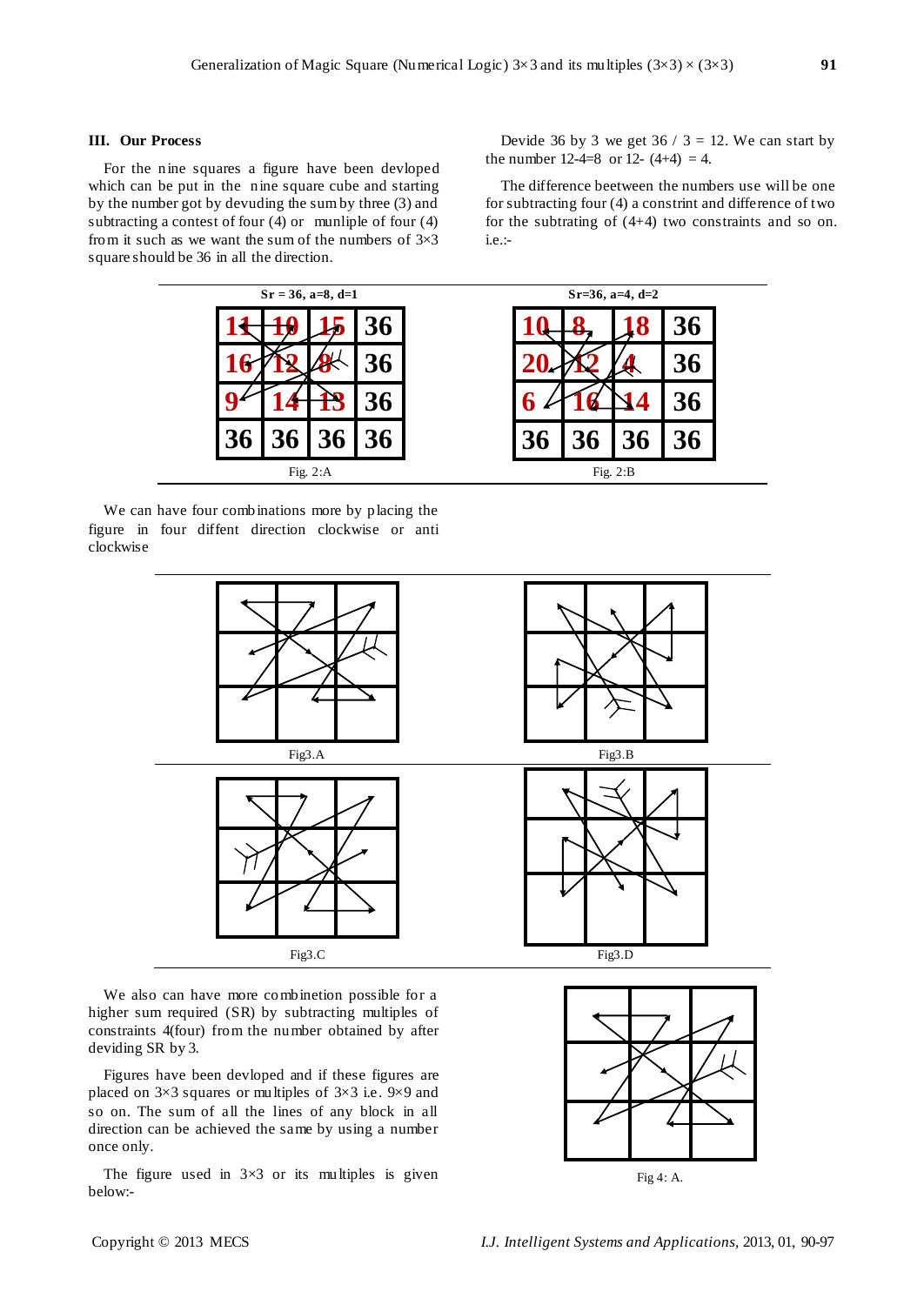



Any number 15 or above upto the infinity, which is devisible by 3 can be got in all the direction by putting the above figure in different position.

For example in 3x3 block we want sum required (SR) 147. The sum of all the numbers of each lines are same in all the direction, we must first devide it by 3.

As :-  $147 \div 3 = 49$ 

Then subtract Four (4) a constraint number from it i.e.  $49 - 4 = 45$ 

We can start with 45 in arthimatical progression that is 45, 46, 47 and so on to get 147 in all direction.

| 48 | 47  | 52 |     |
|----|-----|----|-----|
| 53 | 49  | 45 | 147 |
| 46 | 51  | 50 |     |
|    | 147 |    |     |

Fig 5:

The same method can be used with other numbers having different equal difference beetween them like numbers

| $1, 2, 3, 4, 5, \ldots$ Arthimatical Progression  |
|---------------------------------------------------|
| $1, 3, 5, 7, 9, \ldots$ Geomatrical Progression   |
| $1, 4, 7, 10, 13, \ldots$ Geomatrical Progression |
| 1, 5, 9, 13, 17,  Geomatrical Progression         |

As above 147 One hundred forty seven can be achived with using other numbers also, having different equal difference beetween them, but the subtracting factor will be multiple of constrints that is four (4).

Like :-

SR = Sum Required

 $a = Starting$  Number

d = Difference beetween numbers

|     | Table: 1                          |    |                |
|-----|-----------------------------------|----|----------------|
| SR. | <b>Numbers</b>                    | a  | d              |
| 147 | $147 \div 3 = 49 - (4 \times 1)$  | 45 | 1              |
| 147 | $147 \div 3 = 49 - (4 \times 2)$  | 41 | 2              |
| 147 | $147 \div 3 = 49 - (4 \times 3)$  | 37 | 3              |
| 147 | $147 \div 3 = 49 - (4 \times 4)$  | 33 | $\overline{4}$ |
| 147 | $147 \div 3 = 49 - (4 \times 5)$  | 29 | 5              |
| 147 | $147 \div 3 = 49 - (4 \times 6)$  | 25 | 6              |
| 147 | $147 \div 3 = 49 - (4 \times 7)$  | 21 | 7              |
| 147 | $147 \div 3 = 49 - (4 \times 8)$  | 17 | 8              |
| 147 | $147 \div 3 = 49 - (4 \times 9)$  | 13 | 9              |
| 147 | $147 \div 3 = 49 - (4 \times 10)$ | 09 | 10             |
| 147 | $147 \div 3 = 49 - (4 \times 11)$ | 05 | 11             |

To get the sum one hundred and forty seven (147) the following starting numbers and difference will be them will be as :-

147  $147 \div 3 = 49 - (4 \times 12)$  01 12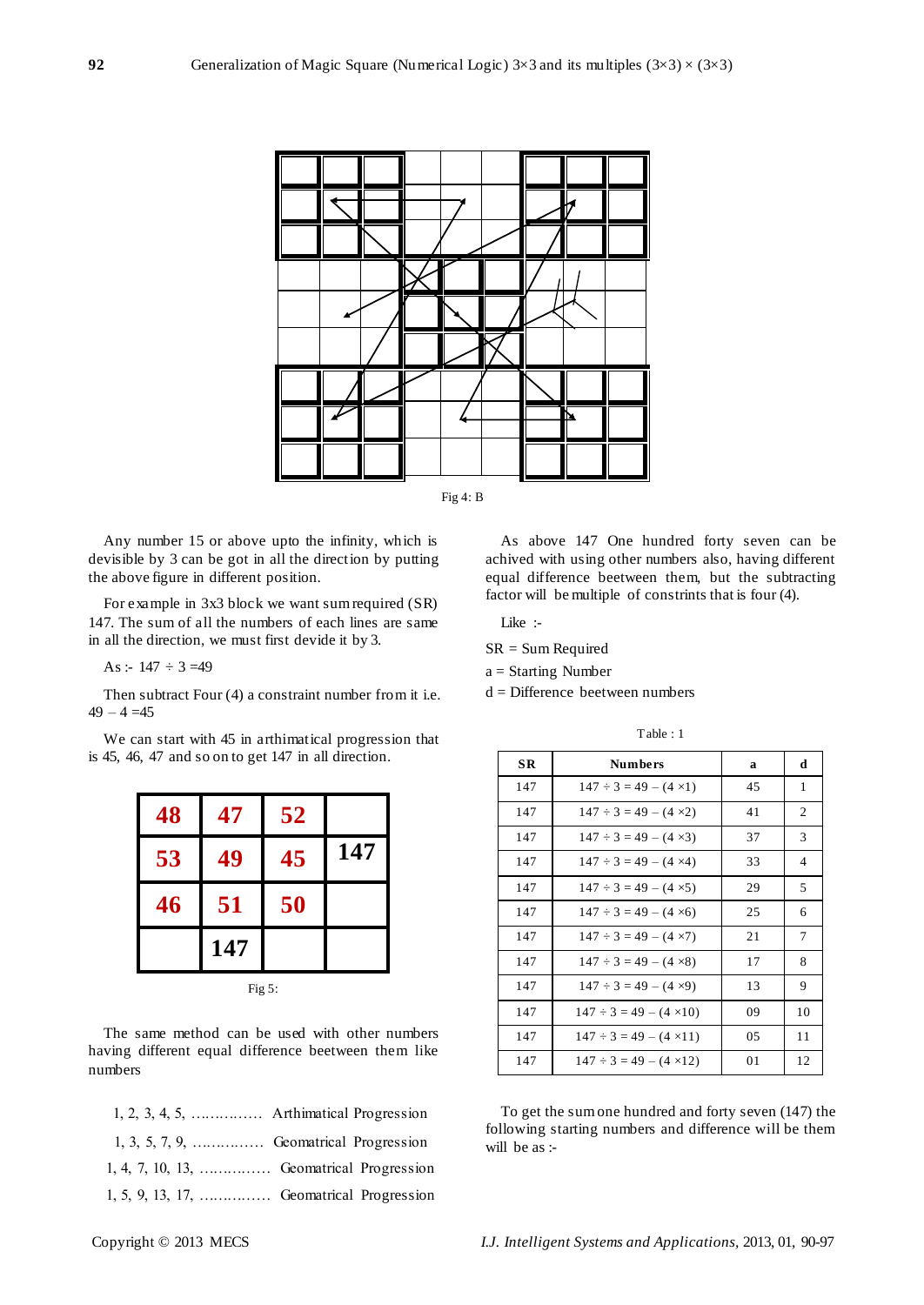| <b>Starting Number (a)</b>             | <b>Number Used</b>   | d              | <b>SR</b> |
|----------------------------------------|----------------------|----------------|-----------|
| $147 \div 3 = 49 - (4 \times 1) = 45$  | $45, 46, 47, \ldots$ | -1             | 147       |
| $147 \div 3 = 49 - (4 \times 2) = 41$  | $41, 43, 45, \ldots$ | 2              | 147       |
| $147 \div 3 = 49 - (4 \times 3) = 37$  | $37, 40, 43, \ldots$ | 3              | 147       |
| $147 \div 3 = 49 - (4 \times 4) = 33$  | $33, 37, 41, \ldots$ | $\overline{4}$ | 147       |
| $147 \div 3 = 49 - (4 \times 5) = 29$  | $29, 34, 39, \ldots$ | 5              | 147       |
| $147 \div 3 = 49 - (4 \times 6) = 25$  | $25, 31, 37, \ldots$ | 6              | 147       |
| $147 \div 3 = 49 - (4 \times 7) = 21$  | $21, 28, 35, \ldots$ | 7              | 147       |
| $147 \div 3 = 49 - (4 \times 8) = 17$  | $17, 25, 29, \ldots$ | 8              | 147       |
| $147 \div 3 = 49 - (4 \times 9) = 13$  | $13, 22, 31, \ldots$ | 9              | 147       |
| $147 \div 3 = 49 - (4 \times 10) = 09$ | $09, 19, 29, \ldots$ | 10             | 147       |
| $147 \div 3 = 49 - (4 \times 11) = 05$ | $05, 16, 27, \ldots$ | 11             | 147       |
| $147 \div 3 = 49 - (4 \times 12) = 01$ | $01, 13, 25, \ldots$ | 12             | 147       |

 $\top$ 

Table 2: Example of above table where SR = 147

|    | $a = 45 \& d = 1$  |                 |     |  |    |     | $a = 37$ & $d = 3$ |     |  |
|----|--------------------|-----------------|-----|--|----|-----|--------------------|-----|--|
| 48 | 47                 | 52              |     |  | 46 | 43  | 58                 |     |  |
| 53 | 49                 | 45              | 147 |  | 61 | 49  | 37                 | 147 |  |
| 46 | 51                 | 50              |     |  | 40 | 55  | 52                 |     |  |
|    | 147                |                 |     |  |    | 147 |                    |     |  |
|    | Fig. 6: A From I   |                 |     |  |    |     | Fig. 6: B From III |     |  |
|    | $a = 29$ & $d = 5$ |                 |     |  |    |     | $a = 21$ & $d = 7$ |     |  |
| 44 | 39                 | 64              |     |  | 42 | 35  | 70                 |     |  |
| 69 | 49                 | 29              | 147 |  | 77 | 49  | 21                 | 147 |  |
| 34 | 59                 | 54              |     |  | 28 | 63  | 56                 |     |  |
|    | 147                |                 |     |  |    | 147 |                    |     |  |
|    | Fig. 6: C From V   |                 |     |  |    |     | Fig. 6: D From VII |     |  |
|    | $a = 13$ & $d = 9$ |                 |     |  |    |     | $a = 5 & d = 11$   |     |  |
| 40 | 31                 | 76              |     |  | 38 | 27  | 82                 |     |  |
| 85 | 49                 | 13 <sup>7</sup> | 147 |  | 93 | 49  | 05                 | 147 |  |
| 22 | 67                 | 58              |     |  | 16 | 71  | 60                 |     |  |
|    | 147                |                 |     |  |    | 147 |                    |     |  |
|    | Fig. 6: E From IX  |                 |     |  |    |     | Fig. 6: F From XI  |     |  |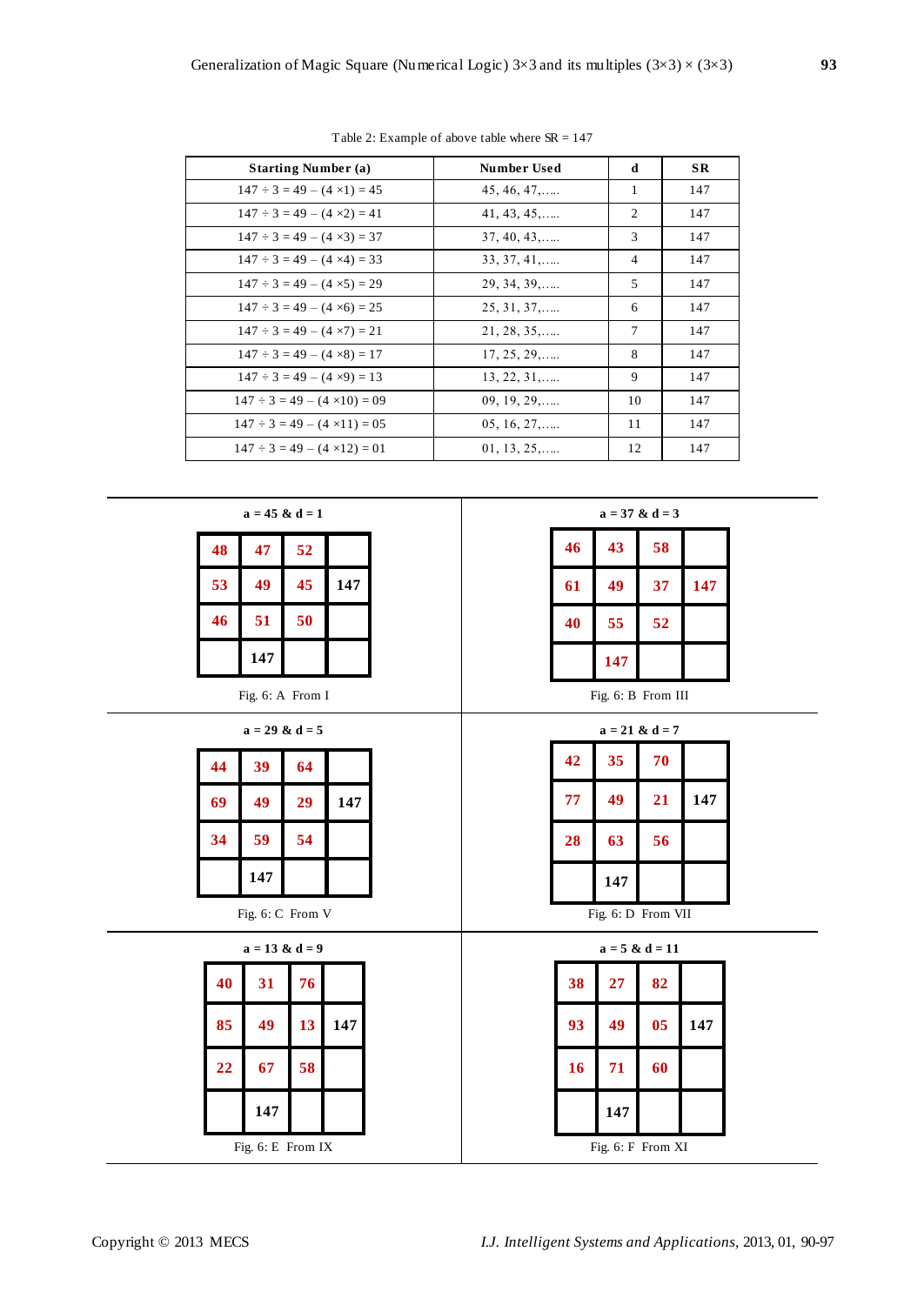To start with arithmatical or geomatical progession with different equal differnce beetween each other, will have different lowest sum as:-

| S. No. | <b>Number Used</b> | Difference beetween numbers | <b>Lowest Sum</b> | Differnce beetween Sums |
|--------|--------------------|-----------------------------|-------------------|-------------------------|
|        | $1, 2, 3, \ldots$  |                             | 15                |                         |
|        | $1, 3, 5, \ldots$  |                             | 27                |                         |
| 3      | $1, 4, 7, \ldots$  |                             | 39                | 12                      |
| 4      | $1, 5, 9, \ldots$  |                             | 51                | 12                      |
|        | $1, 6, 11, \ldots$ |                             | 63                | 12                      |
| 6      | $1, 7, 13, \ldots$ |                             | 75                |                         |

Table: 3

In these cases the difference beetween the sums will be twelve (12) always and it will always be different for the same series if the starting number is changed like :-

| S. No.         | <b>Number Used</b> | Difference beetween numbers | <b>Starting Number</b> | Lowest Sum Obtained (SR) |
|----------------|--------------------|-----------------------------|------------------------|--------------------------|
| 1              | $1, 2, 3, \ldots$  | л.                          | 1                      | 15                       |
| 2              | $2, 3, 4, \ldots$  |                             | 2                      | 18                       |
| 3              | $3, 4, 5, \ldots$  |                             | 3                      | 21                       |
| $\overline{4}$ | $4, 5, 6, \ldots$  |                             | 4                      | 24                       |
| 5              | $5, 6, 7, \ldots$  |                             | 5                      | 27                       |
| 6              | $1, 3, 5, \ldots$  | $\mathcal{D}_{\mathcal{L}}$ |                        | 27                       |
| 7              | $2, 4, 6, \ldots$  | $\mathcal{D}_{\mathcal{L}}$ | $\mathfrak{D}$         | 30                       |
| 8              | $3, 5, 7, \ldots$  | $\overline{c}$              | 3                      | 33                       |
| 9              | $4, 6, 8, \ldots$  | $\overline{2}$              | 4                      | 36                       |
| 10             | $5, 7, 9, \ldots$  | $\overline{2}$              | 5                      | 39                       |
| 11             | $1, 4, 7, \ldots$  | 3                           |                        | 39                       |

Table: 4

The total sum of nine numbers in any combination used for a given supposed sum remains always the same and is three times the given supposed sum.

Taking the advantage of this the starting number and differnce beetween them can be determine by using an equation devloped i.e. :-

# $a + 4 d = SR \div 3$

For example, Let  $SR = 60$  then

$$
a+4\ d=60\ \div 3
$$

(i) Let  $d = 1$ , then

$$
a + 4 \times 1 = 60 \div 3 = 20
$$

$$
a = 20 - 4 = 16
$$

Then,  $a = 16 \& d = 1$  as only one constent has been detected

(ii) Let  $d = 2$ , then

 $a + 4 \times 2 = 60 \div 3 = 20$ 

$$
a=20-8=12
$$

Then,  $a = 12 \& d = 2$  as two constents has been detected

(iii) Let  $d = 3$ , then

$$
a+4\times3=60\div3=20
$$

$$
a=20-12=8
$$

Then,  $a = 8 \& d = 3$  as three constents has been detected

(iv) Let  $d = 4$ , then

$$
a + 4 \times 4 = 60 \div 3 = 20
$$

$$
a=20-16=4
$$

Then,  $a = 4 \& d = 4$  as four constents has been detected.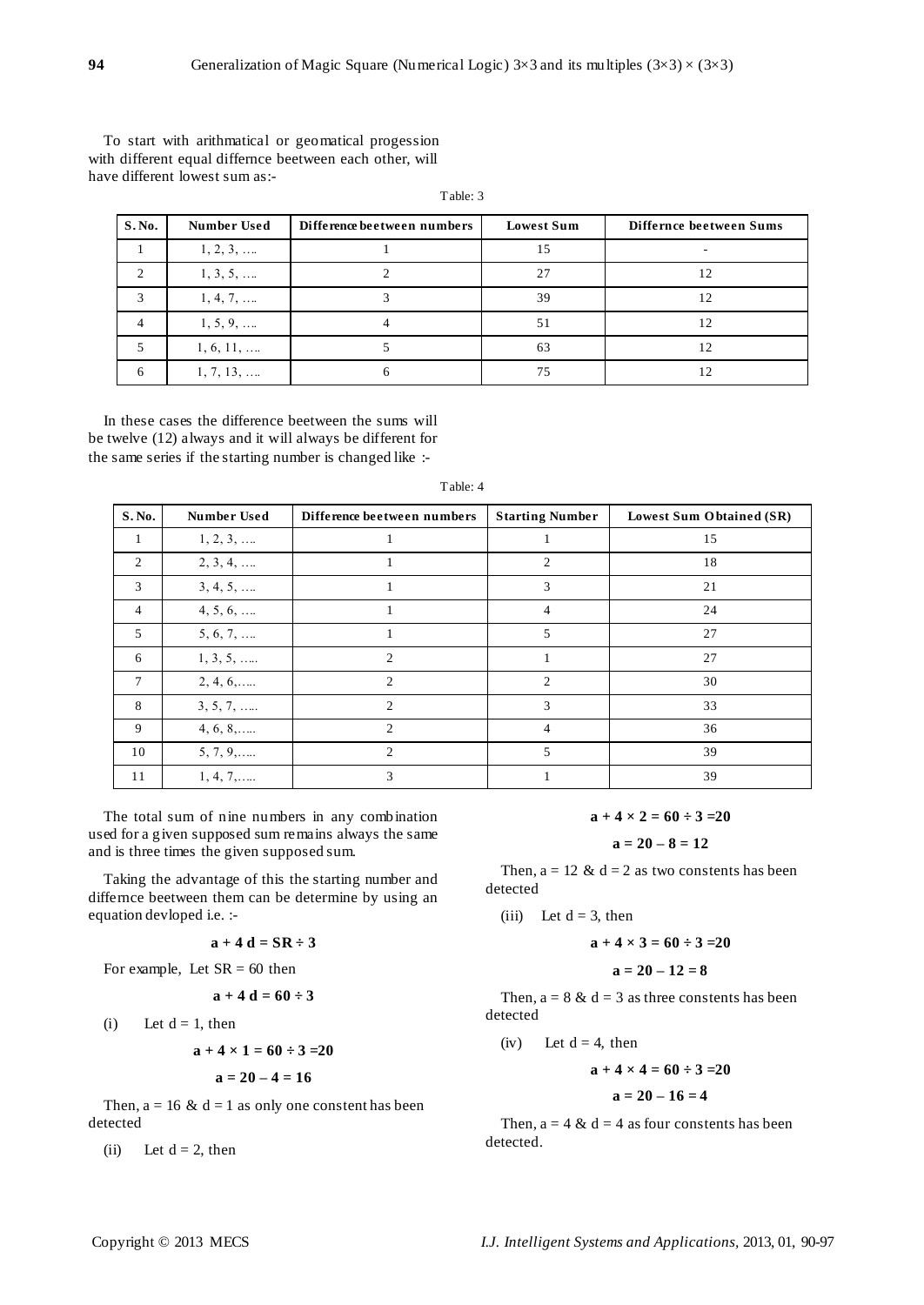|    |    | $a = 16$ & $d = 1$ |    |  |  |  |           |    | $a = 12 \& d = 2$ |    |
|----|----|--------------------|----|--|--|--|-----------|----|-------------------|----|
| 19 | 18 | 23                 |    |  |  |  | <b>16</b> | 12 | 32                |    |
| 24 | 20 | 16                 | 60 |  |  |  | 36        | 20 | 4                 | 60 |
| 17 | 22 | 21                 |    |  |  |  | 8         | 28 | 24                |    |
|    | 60 |                    | 60 |  |  |  |           | 60 |                   | 60 |
|    |    |                    |    |  |  |  |           |    |                   |    |
|    |    | $a=8$ & $d=3$      |    |  |  |  |           |    | $a = 4 & d = 4$   |    |
| 17 | 14 | 29                 |    |  |  |  | 18        | 16 | 26                |    |
| 32 | 20 | 8                  | 60 |  |  |  | 28        | 20 | 12                | 60 |
| 11 | 26 | 23                 |    |  |  |  | 14        | 24 | 22                |    |



For the multiple of  $(3 \times 3) \times (3 \times 3)$  i.e.  $(9 \times 9)$ square the with same figure can be used in the way as 3  $\times$  3 square.

A magical square of  $(9 \times 9)$  squares, filled with numbers in such a way that the sum of all the lines add up the same in all direction vertically, horizentally and digonally using a number once only. Any number Three sixty nine (369) lowest and above upto the infinity

which is devisible by 9 (nine) can be achived by placing the develop figure on the block of  $(9 \times 9)$  squares starting a number got bydividing the (SR) sum required by nine (9) and then subtracting it by 40 (forty) a constraint or multiples of constant 40. We can easly get the starting number and difference kept beetween the numbers. By placing the figure of  $(3 \times 3)$  on a block of  $(9 \times 9)$  squares, nine times in the way shown below :-





Fig 8: Magic Square with figure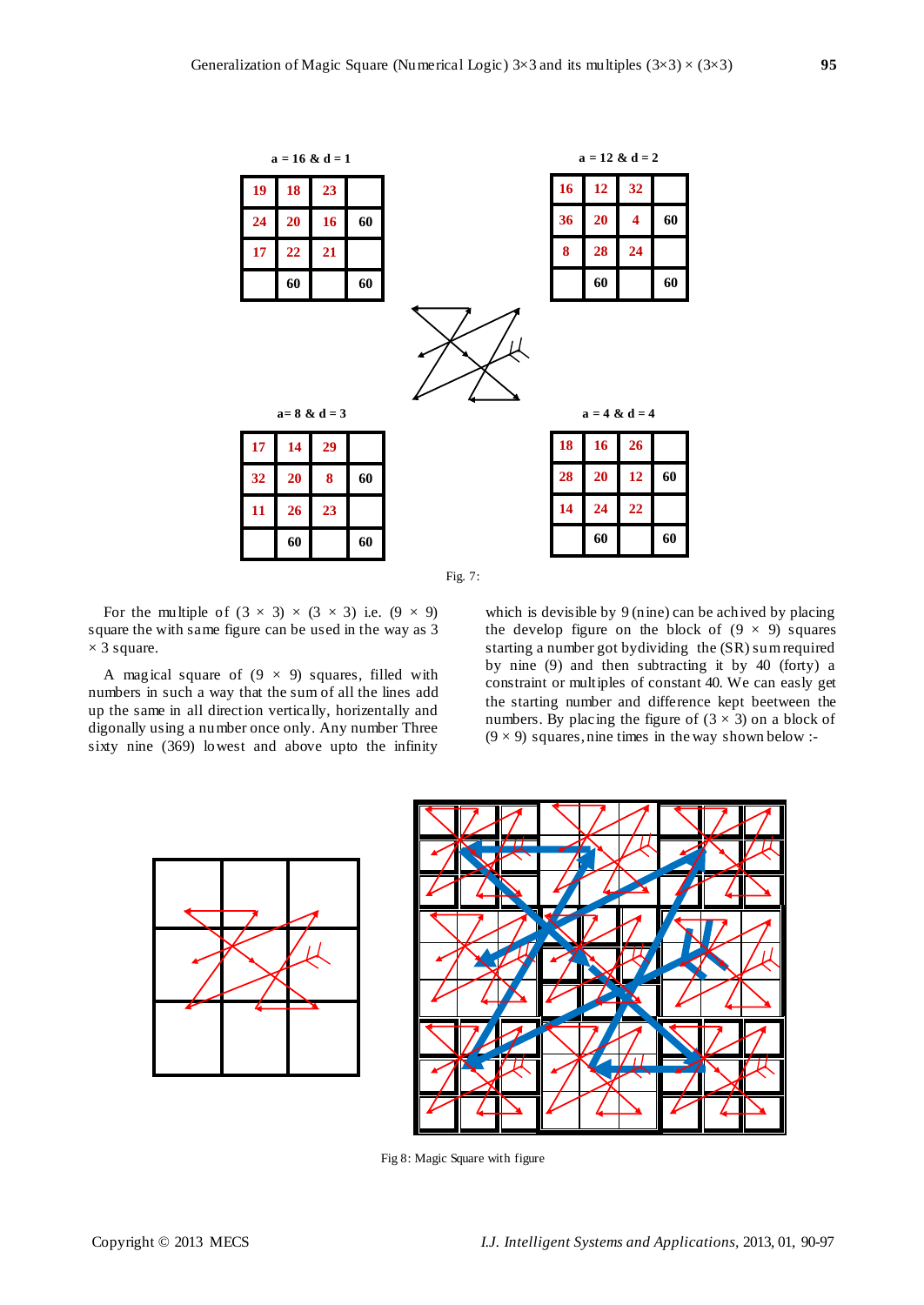| 31  | 30 | 35 | 22 | 21  | 26 | 67             | 66 | 71           | 369 |
|-----|----|----|----|-----|----|----------------|----|--------------|-----|
| 36  | 32 | 28 | 27 | 23  | 19 | 72             | 68 | 64           |     |
| 29  | 34 | 33 | 20 | 25  | 24 | 65             | 70 | 69           |     |
| 76  | 75 | 80 | 40 | 39  | 44 | 4              | 3  | 8            |     |
| 81  | 77 | 73 | 45 | 41  | 37 | 9              | 5  | $\mathbf{1}$ | 369 |
| 74  | 79 | 78 | 38 | 43  | 42 | $\overline{2}$ | 7  | 6            |     |
| 13  | 12 | 17 | 58 | 57  | 62 | 49             | 48 | 53           |     |
| 18  | 14 | 10 | 63 | 59  | 55 | 54             | 50 | 46           |     |
| 11  | 16 | 15 | 56 | 61  | 60 | 47             | 52 | 51           |     |
| 369 |    |    |    | 369 |    |                |    |              | 369 |

Fig 9: Magic Square with Numbers

# **IV. Conclusion**

In case of  $3 \times 3$  nine square block the following method may be adopted to get the same sum in all direction. The number procured after deviding the sum required (SR) by three (3) should be kept in centre of the block and subtracting four (4) (constent number) or multiple of four (4) from it, to get the starting number and the differnece beetween the numbers used according the number of constrants subtracted. For one

constent the differnce beetween numbers will be one (1) and two constents it will be two (2) and so on.

For  $9 \times 9$  (81) squares it will be same as above but, the constent number will be forty (40). In this case the lowest sum required (SR) will be 369 (Three hundred sixty nine) and the highest upto the infinity the number should be devisible by nine (9).

For different required sum (SR) starting number (a) and difference (d) beetween numbers will be different as follows :-

| <b>S. No.</b>           | <b>SR</b> | Number after deviding with nine (9) | a               | d            |
|-------------------------|-----------|-------------------------------------|-----------------|--------------|
| 1                       | 369       | $369 \div 9 = 41$                   | $41 - 40 = 1$   | 1            |
| $\mathbf{2}$            | 378       | $378 \div 9 = 42$                   | $42 - 40 = 2$   |              |
| 3                       | 720       | $720 \div 9 = 80$                   | $80 - 40 = 40$  | 1            |
| $\overline{\mathbf{4}}$ | 729       | $729 \div 9 = 81$                   | $81 - 40 = 41$  | 1            |
|                         |           |                                     | $81 - 80 = 1$   | 2            |
| 5                       | 765       | $765 \div 9 = 85$                   | $85 - 40 = 45$  |              |
|                         |           |                                     | $85 - 80 = 5$   | $\mathbf{2}$ |
| 6                       | 1089      | $1089 \div 9 = 121$                 | $121 - 40 = 81$ | 1            |
|                         |           |                                     | $121 - 80 = 41$ | 2            |
|                         |           |                                     | $121 - 120 = 1$ | 3            |

Table: 4

# **Properties of our process;-**

- 1. Various Starting numbers can be obtained for a fixed (SR) sum required.
- 2. Various starting numbers with different differences can be obtained for a fixed (SR) sum required
- 3. We can get different matrix with same set of numbers and with same difference by rotating the direction of figure from starting to end point in clockwise or anti clockwise direction and also can change the starting and end point for getting different matrix.

Finally we are working on multiplies of (3) three, i.e.  $(3x4)$   $(3x4) = (12x12)$ ,  $(15x15)$ ,  $(18x18)$  and so on.